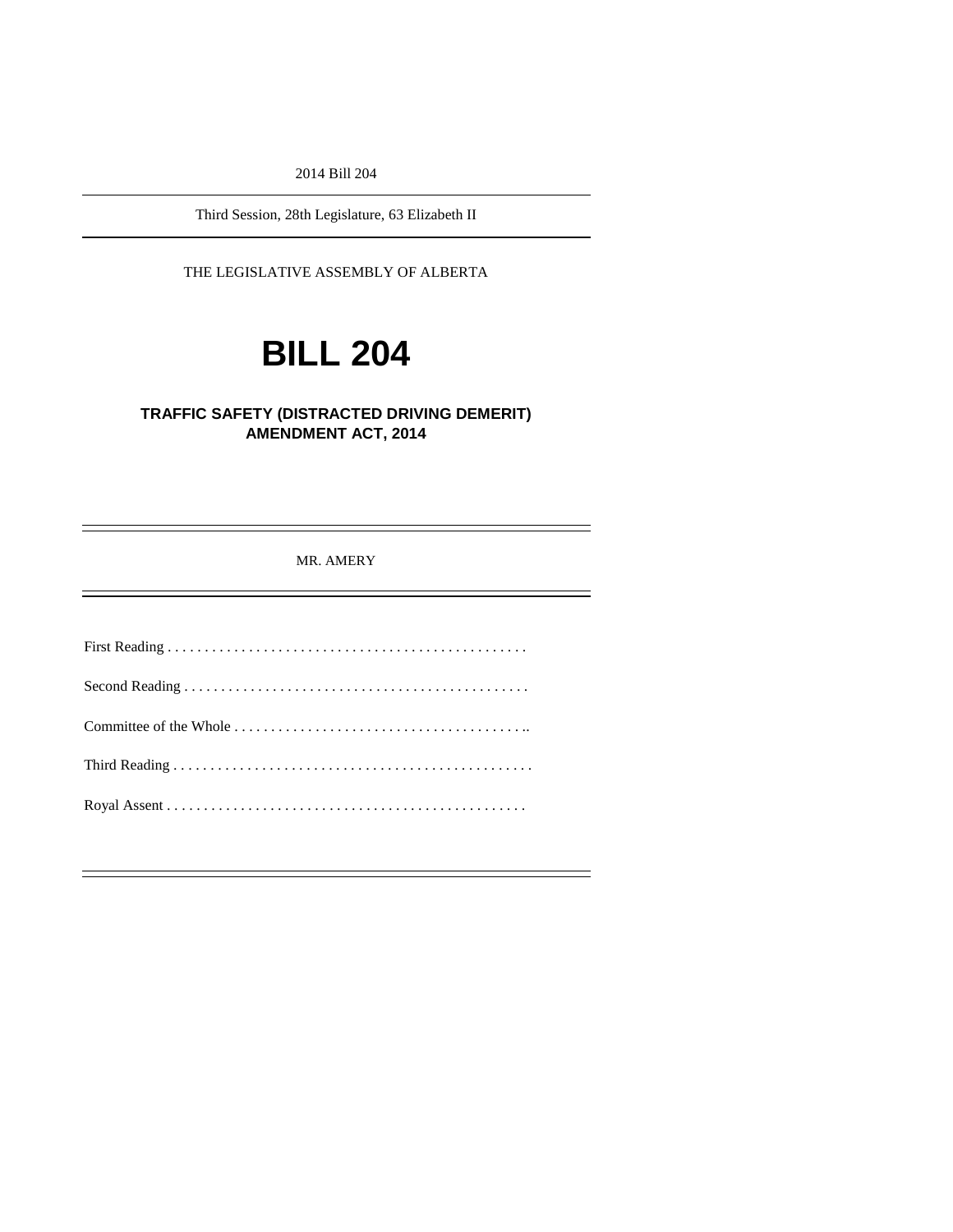*Bill 204 Mr. Amery*

### **BILL 204**

#### 2014

#### **TRAFFIC SAFETY (DISTRACTED DRIVING DEMERIT) AMENDMENT ACT, 2014**

*(Assented to , 2014)* 

HER MAJESTY, by and with the advice and consent of the Legislative Assembly of Alberta, enacts as follows:

#### **Amends RSA 2000, cT-6**

**1 The** *Traffic Safety Act* **is amended by this Act.**

#### **2 Section 158 is amended by adding the following after subsection (4):**

**(5)** A person who is guilty of an offence under section 115.1, 115.2, 115.3 or 115.4

- (a) is liable to a fine of \$250, and
- (b) shall be assessed 3 demerit points in accordance with the regulations.

**3 This Act comes into force on Proclamation.**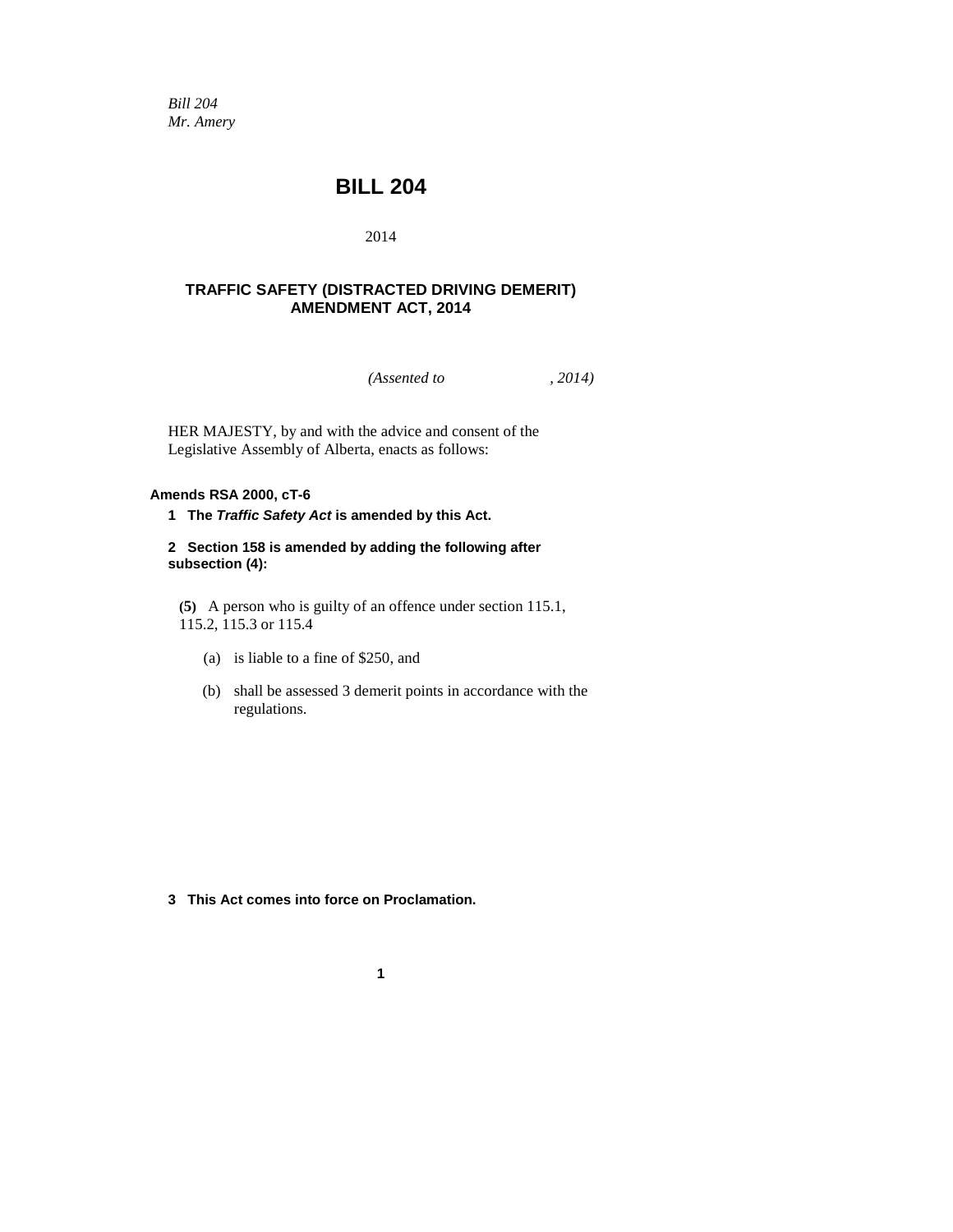#### **EXPLANATORY NOTES**

**1** Amends chapter T-6 of the Revised Statutes of Alberta 2000.

**2** Section 158 presently reads:

*158(1) Except as otherwise provided in this Act, a person who is guilty of an offence under this Act for which a penalty is not otherwise provided is liable to a fine or other punishment as provided for under the Provincial Offences Procedure Act.*

*(2) A person who is guilty of an offence under section 52(1)(c), 65(1)(h) or (2) or 115(2)(g) or (h) is liable to a fine of not less than \$500 and not more than \$25 000 and in default of payment to imprisonment for a term not exceeding 6 months, or to imprisonment for a term not exceeding 6 months without the option of a fine.*

*(3) A person who is guilty of an offence under section 51(i) is liable to a fine of not less than \$300 and not more than \$2000 and in default of payment to imprisonment for a term of not less than 14 days and not more than 6 months.*

*(4) A person who is guilty of an offence under section 176 is liable to a fine of not less than \$200 and in default of payment to imprisonment for a term not exceeding 2 months.*

**3** Coming into force.